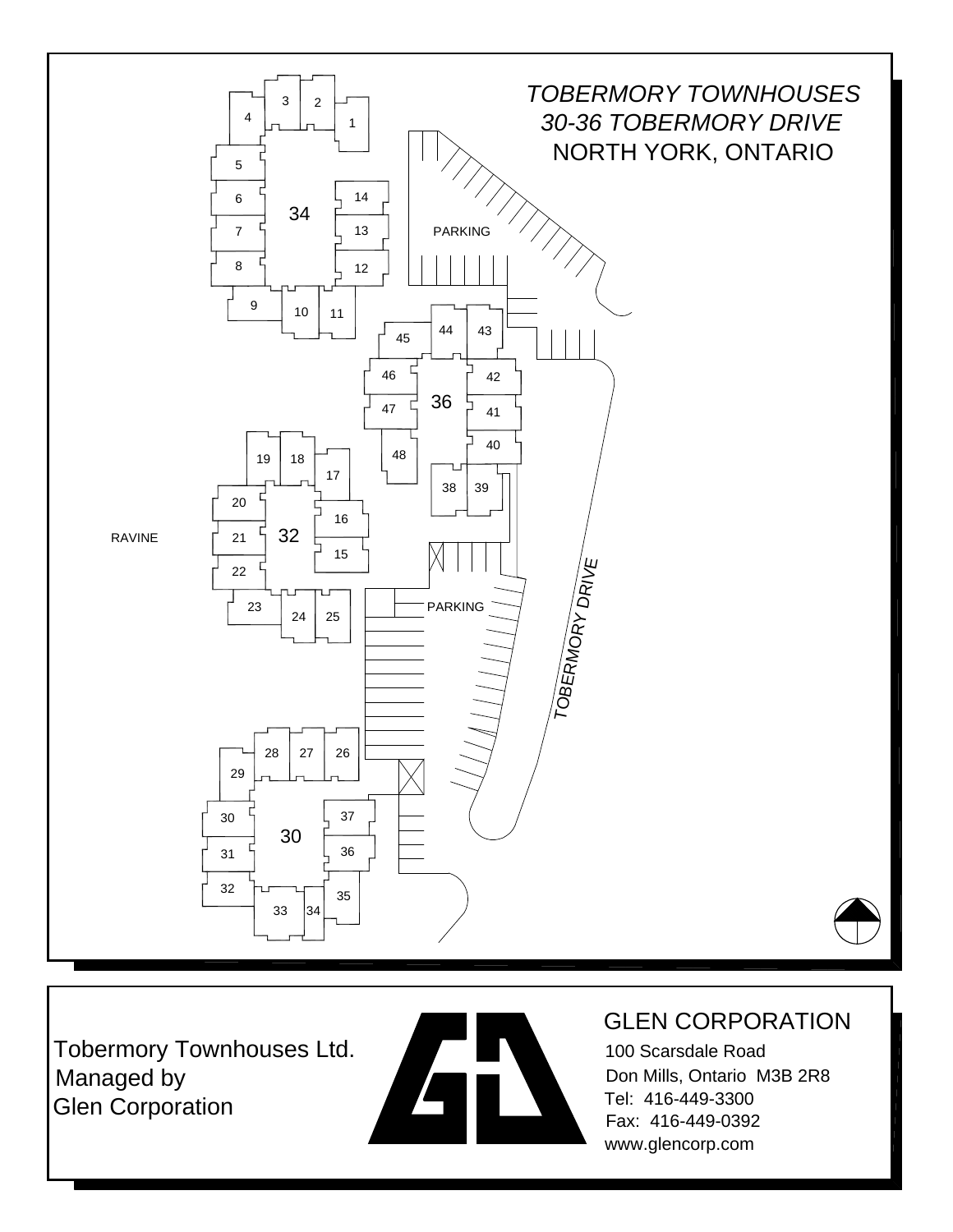# *30-36 TOBERMORY DRIVE* TORONTO, ONTARIO



FIRST FLOOR 606 SQ.FT.



SECOND FLOOR 612 SQ.FT.





BASEMENT 362 SQ.FT.

**Tobermory** Townhouses Limited Managed by Glen Corporation



### GLEN CORPORATION

100 Scarsdale Road Don Mills, Ontario M3B 2R8 Tel: 416-449-3300 Fax: 416-449-0392 www.glencorp.com